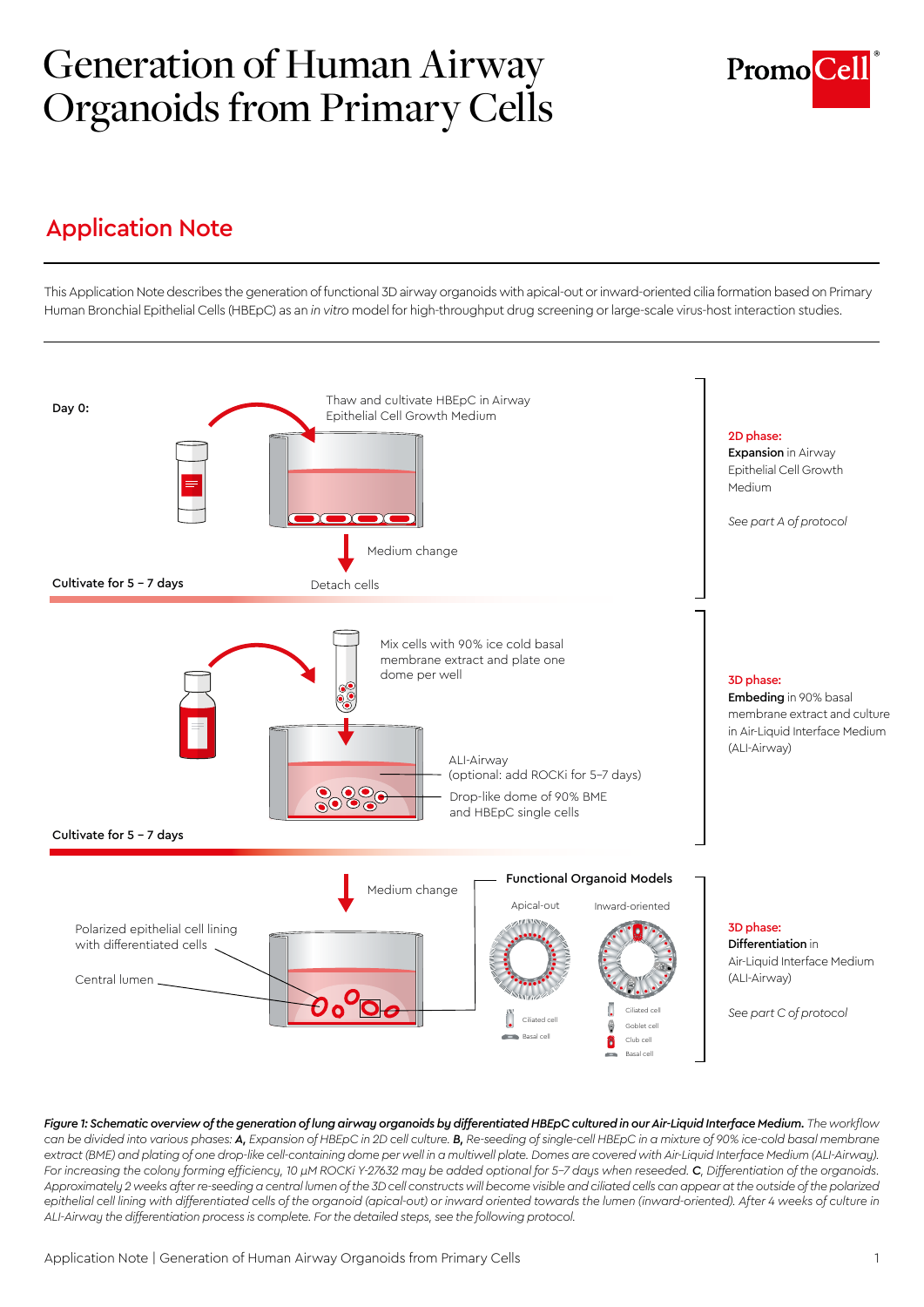## **Background**

Primary human airway epithelial cell culture was established in 1982 by Lechner et al. [1]. As the function of a cell is dependent on the structural architecture of the tissue it resides in, there is an advantage in studying cells using 3D cell culture systems [2],[3],[4],[5]. Airway epithelial cells can be successfully cultivated in submerged 2D cultures, as an airlifted monolayer grown on a porous membrane in a multi-well plate (Air-liquid interface [ALI] culture) or as self-organized 3D organoids embedded in a basal membrane extract (BME).

The self-organized 3D structure of functional primary bronchial epithelial cells embedded in an extracellular matrix gel was observed by Rock et al., 2009 [6]. Human basal bronchial epithelia cells were able to form viable self-assembled spheroids after sorting the cells by the progenitor markers Integrin α6 (ITGA2) and nerve growth factor receptor (NGFR). These structures were called bronchospheres and had a basal cell lining on the outside and differentiated ciliated and mucus producing cells oriented to the inner side of the lumen. The polarization of airway epithelial spheres show clear signs of mucociliary differentiation and meaning they can be used as

a functional 3D cell culture model [7],[8],[9],[10].

A newer culture technique means bronchospheres can be stimulated to polarize apical-out, meaning an outward oriented cilia formation. Apical-out may be more relevant for experiments since these cells do not have restricted access to the luminal surface, so nutrients and agents have better access to the cells and cell surface receptors are presented to the medium. Virus infection can occur without microinjection of the organoids, instead virus can simply be added to the culture medium. For example, apical-out airway organoids have been used to study SARS-Cov2 infection by presenting ACE2 on the exposed external surface [11]. Long-term airway organoid culture can be used for disease modeling such as studying drug toxicity and efficacy, lung cancer research or genetic variations [12],[13].

Our Air-Liquid Interface Medium (ALI-Airway) was developed for the culture of Human Bronchial Epithelial Cells (HBEpC) on a porous membrane to form a tight functional epithelial barrier in a serum- and BPE-free over 4 weeks. environment. The use of porous membrane limits use in high-throughput experiments. As an alternative for small-scale experiments

ALI-Airway can be used for the generation of 3D bronchospheres by HBEpC which will form organoid-like structures in BME. Bronchospheres can be used for high-throughput drug screening.

Fully differentiated organoids are morphological characterized with a cell-free center lumen of the organoid which is covered by a polarized epithelial cell layer. Ciliated cells can be found directed to the inner lumen or outward-oriented of the airway organoid, which is also described in the literature [14]. Synchronously beating of outward-orientated cilia may initiate swirling of the organoid in the BME. Addition of the cell survival factor ROCKi (Rho-associated protein kinase inhibitor) Y-27632 [15] to airway organoids was shown to increase colony forming efficiency by around 20% [16]. The first signs of cilia beating in our ALI-Airway can be observed microscopically after 2 weeks. This Application Note describes the protocol for the cultivation of airway organoids with high self-renewal potential for

# Airway Organoid Culture System Protocol Part A

2D expansion of Primary Human Bronchial Epithelial Cells

The protocol in section A describes the procedure for thawing and expanding of

the required amount of ALI pre-screened HBEpC in 2D culture on plastic.

## I. Materials

- Human Bronchial Epithelial Cells, ALI pre-screened (C-12640)
- Airway Epithelial Cell Growth Medium, containing the Basal Medium and either SupplementMix (Ready-to-use; C-21060) or SupplementPack (Kit; C-21160)
- Water bath at 37°C
- Timer
- Cell counting equipment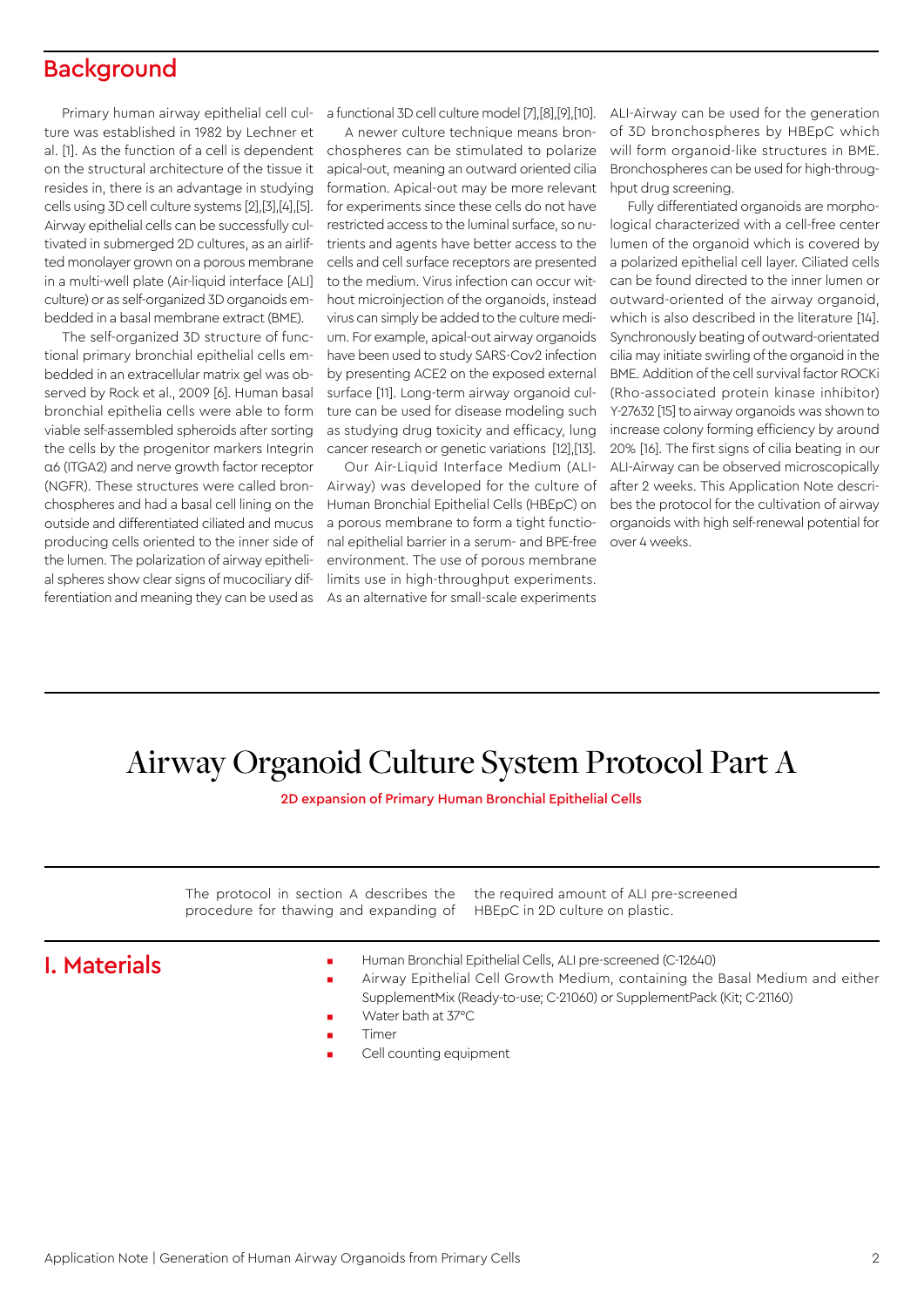## II. Protocol

To prepare the medium, thaw the SupplementMix or SupplementPack at 15-25°C. Aseptically mix the supplement by carefully pipetting it up and down. Transfer all components to the 500 ml bottle of Basal Medium. Close the bottle and swirl gently until a homogenous mixture is formed. After addition of the supplement(s) to the Basal Medium, its shelf life (complete Growth Medium) is 6 weeks. Store the complete Growth Medium at 2-8°C.

### 2

#### Thaw the HBEpC

1

3

Remove the cryovial from liquid nitrogen and transport the vial on dry ice. Under a laminar flow bench, release the pressure of the vial by briefly twisting the cap counterclockwise by a quarter turn and then retightening it. Allow the cell suspension to thaw in a water bath at 37°C for 2 minutes. Rinse the vial with 70% EtOH and place it under a laminar flow bench. Aspirate the ethanol from the threads of the screw cap. Carefully open the cryovial. Transfer the cell suspension to the cell culture vessels containing the prewarmed medium from step 1.

Note: Our cryopreserved cells are frozen in Cryo-SFM, which contains DMSO. Work quickly to prevent a longer incubation of the cell suspension in Cryo-SFM, because the cells are very sensitive after thawing.

#### Incubate the cells

Gently swirl the vessel containing the cell suspension and place it in an incubator (37°C, 5% CO<sub>2</sub>). After 16-24 hours, check the cell adherence under a microscope and replace the Growth Medium. There should only be a few floating cells.

4

#### Subcultivate the expanded cells

Change the medium every two to three days (e.g., Monday,

Note: Avoid confluence >90% for HBEpC. The cells can become con-

Once the cells have reached 70-80% confluence, subcultivate the cells described in section B. The required confluence is typically reached 5-7 days after thawing. The morphology of the cells should typically present as a cobblestone pattern of epithelial cells (see Figure 2).



*Figure 2: Morphology of HBEpC in passage 2 cultured in 2D on plastic. Image shows Human Bronchial Epithelial Cells cultured for six days in Airway Epithelial Cell Growth Medium after thawing and seeding with 5,000 cells/cm². Scale bar = 100 µm.*

## Cultivate cells and regularly change the medium

Wednesday, Friday). Use prewarmed complete Airway Epithelial Cell Growth Medium (180 µl medium/cm²). Regularly check the confluence of the cells. Once they reach 70-80% confluence, passage the cells.

tact-inhibited, resulting in slower proliferation after passaging.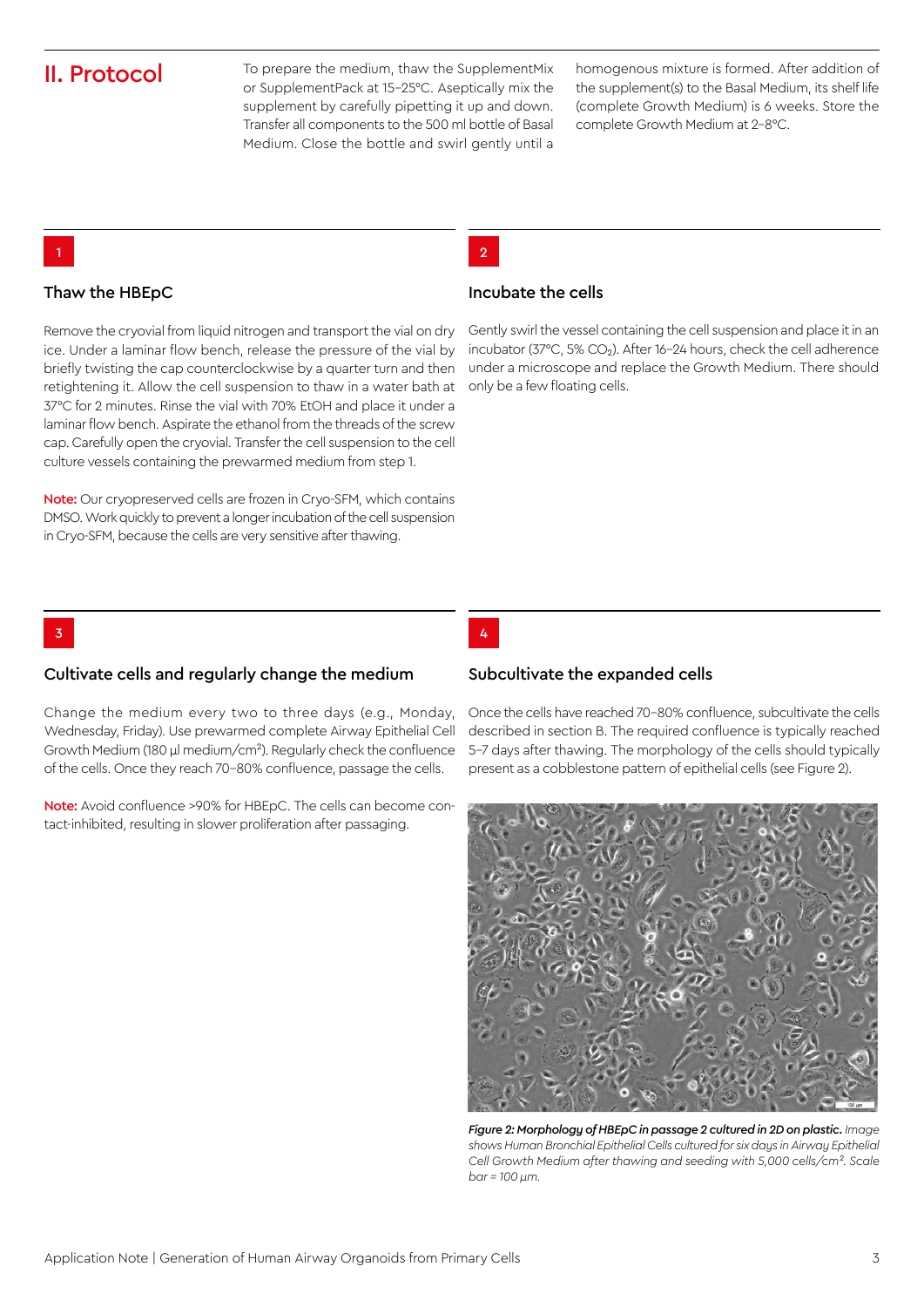# Airway Organoid Culture System Protocol Part B

Embedding of HBEpC into basal membrane extract (BME)

This section describes the detachment from 2D culture and embedding of HBEpC into BME for 3D culture.

## I. Materials

- Phosphate Buffered Saline without Ca<sup>++</sup>/Mg<sup>++</sup> (PBS, C-40232)
- 0.04% Trypsin/0.03% EDTA (Trypsin/EDTA, C-41010)
- 0.05% Trypsin Inhibitor, 0.1% BSA (TNS, C-41110)
- Airway Epithelial Cell Growth Medium, containing the Basal Medium and either SupplementMix (Ready-to-use; C-21060) or SupplementPack (Kit; C-21160)
- Air-Liquid Interface Medium (ALI-Airway) (C-21080)
- Gentamicin-sulfate solution with a final concentration of 50  $\mu$ g/ml in the medium
- 96-well plate for suspension cells (e.g., 96-Well Suspension U-bottom Plate #650185 Cellstar® Greiner Bio-One) other tested cell culture plastic is listed in table 2
- Growth factor-reduced basal membrane extract of Engelbreth-Holm-Swarm mouse sarcoma (e.g., 3D Cell Culture Matrix BME Kit, BioVision Inc. #K518)
- Optional: 10 mM Y-27632 stock solution (e.g., FUJIFILM Wako Chemicals, #030-24021)

## II. Protocol

### 1

#### Preparation of a 10 mM Y-27632 stock solution (Optional)

For optimal seeding results of airway organoids, the ALI-Airway can be optionally supplemented with 10 µM ROCKi Y-27632. Addition of ROCKi can increase the colony forming efficiency and can lead to larger 3D constructs of the cells. Prepare a 1,000x stock solution and aliquot and

store at -20°C until the day of use. To prepare a 10 mM stock solution dilute 1 mg Y-27632 powder in 312 µl of DMSO. Vortex the solution until it is completely dissolved. Aliquot and store aliquots at -20°C. Avoid thawing-and freezing of aliquots.

## $\overline{2}$

#### Preparation of ALI-Airway for use as airway organoid seeding medium

Take an aliquot of the ALI-Airway (e.g., 50ml) and bring it to room temperature. We recommend the addition of gentamicin-sulfate solution with a final concentration of 50 μg/ml in the medium. Optionally, add 10 µM of Y-27632 (e.g., 50 µl of 10 mM Y-27632 per 50 ml of ALI-Airway). The airway organoid seeding medium can be used for

6 weeks when stored at 4-8°C.

Note: The addition of Y-27632 to the airway organoid seeding medium is not necessary for revealing of cilia beating airway organoids, but it can improve the colony forming efficiency if it is added for 5-7 days after seeding in the BME.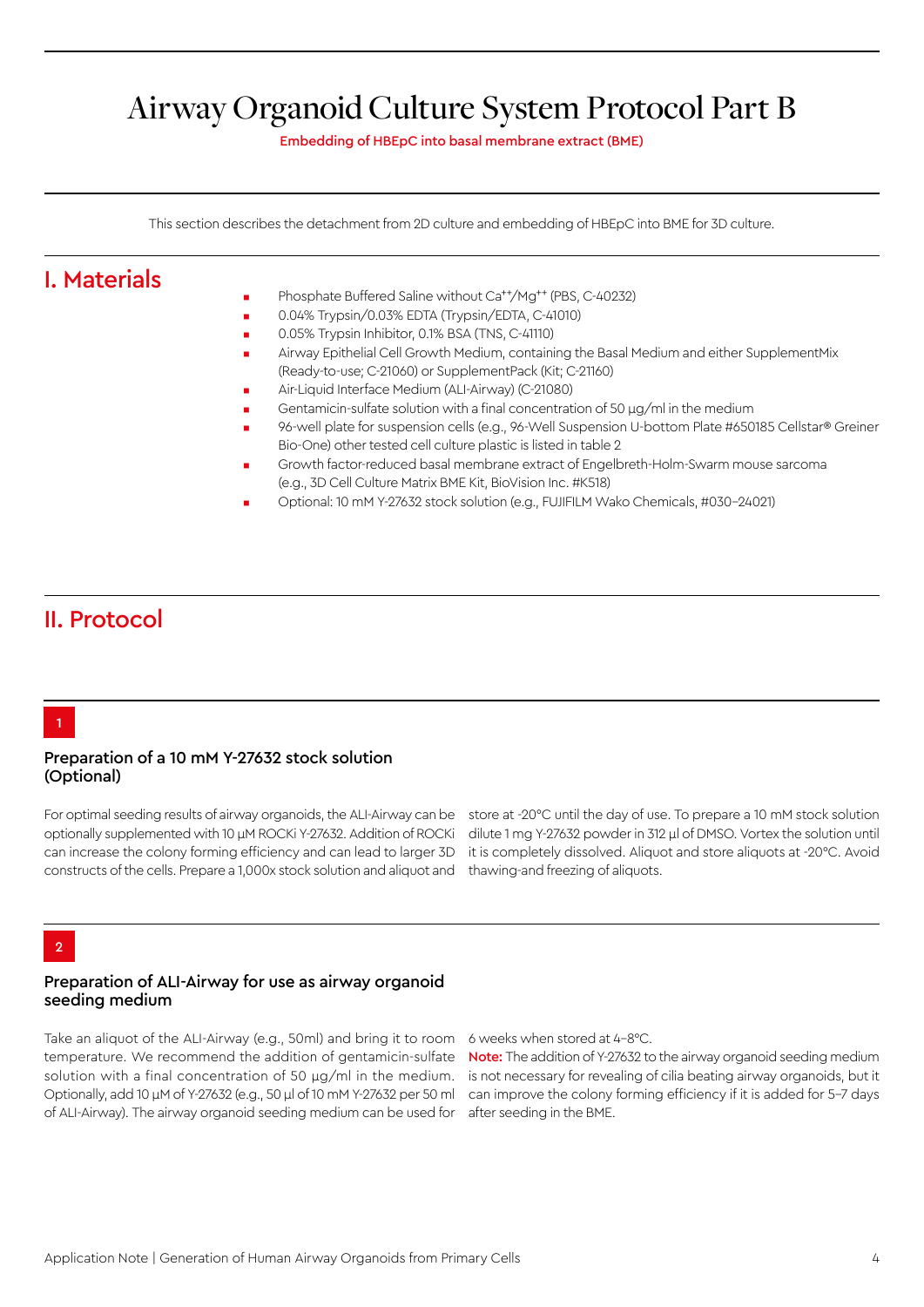#### Preparation of basal membrane extract aliquots

BME stock solution is stored at –20°C. It gels at room temperature. Avoid longer exposure times to temperatures >7°C. We recommend generating BME aliquots and storing at –20°C. Therefore, the BME stock solution can be thawed overnight at 4-7°C. Keep the vial on ice

when putting it under the laminar air flow. Work fast to prevent gelling. Pipet an aliquot of BME in fresh precooled vials and keep the aliquots on ice and store them at -20°C. Perform the airway organoid assay on ice throughout.

#### 4

#### Wash the cells

reach 70-90% confluence. Aspirate the medium and wash the cells by before adding to the cells. adding an equal volume of PBS without Ca<sup>++</sup>/Mg<sup>++</sup>.

Approximately 5–7 days after thawing in 2D culture, the HBEpC should **Note:** Allow the PBS without Ca<sup>++</sup>/Mg<sup>++</sup> to reach room temperature

### 5

#### Detach the cells

Aspirate the PBS without Ca<sup>++</sup>/Mg<sup>++</sup> from the vessel and add prewarmed Trypsin/EDTA (100 µl/cm*²*) to the cells. Gently swirl the vessel to ensure that the cells are completely covered with Trypsin/ EDTA. Place the vessel in an incubator ( $37^{\circ}$ C,  $5\%$  CO<sub>2</sub>) for  $3-4$  minutes. Check detachment under a microscope. The cells should be rounded. To encourage detachment, you can gently tap the vessel horizontally against the tabletop. Return the vessel to the laminar flow bench and

add an equal amount of TNS to the cells. Gently swirl the vessel. Note: Epithelial cells stick tightly to plastic because of the large number of adherens junctions. If the cells do not round up after four minutes of incubation at 37°C, you can place the vessel in the incubator for one additional minute. Do not over-trypsinize them. If they are still sticking after one minute of incubation, use a 1,000 µl pipette to wash them down.

### 6

#### Collect the cells and determine the cell number and viability

Transfer the cell suspension to a 15 ml conical tube. To collect all remaining cells, add complete Airway Epithelial Cell Growth Medium to the vessel and transfer into the same 15 ml conical tube. Examine the vessel under a microscope to check if all cells have been collected. Use an appropriate volume of detached cell suspension to determine the cell number. Use your standard methods for cell counting and viability assessment. Spin down the cells (3 minutes at 300 x g) and aspirate the supernatant. Transfer Airway Epithelial Cell Growth Medium

to the pellet and resuspend the cells by pipetting them up and down. Keep the cells under the laminar flow bench until you seed them. Note: Resuspended cells in Airway Epithelial Cell Growth Medium can be further subcultivated for other experiments. HBEpC cultivated in Airway Epithelial Cell Growth Medium can be passaged at least for 15 population doublings following the methods in our cell culture instruction manual for airway epithelial cells.

## 7

### Calculate a cell suspension

We recommend a cell suspension concentration ranging from 1-2 x and keep the cell suspension on ice under the laminar air flow. 10<sup>6</sup> cells/ml. If you start with HBEpC in passage three for the first time we recommend starting with a concentration of  $2 \times 10^6$  cells/ml. After cell counting calculate the preparation of a cell suspension with 2 x 10<sup>6</sup> cells/ml. Resuspend the cells in 500 ul ALI-Airway (optional: add 10 uM Y-27632 to the ALI-Airway) at a concentration of 2 × 10<sup>6</sup> cells/ml

Note: In this protocol the seeding density of 10.000 cells/50 µl cellmatrix for one 96-well plate was optimized for HBEpC in passage three. If you use cells in higher passage the seeding density may be altered.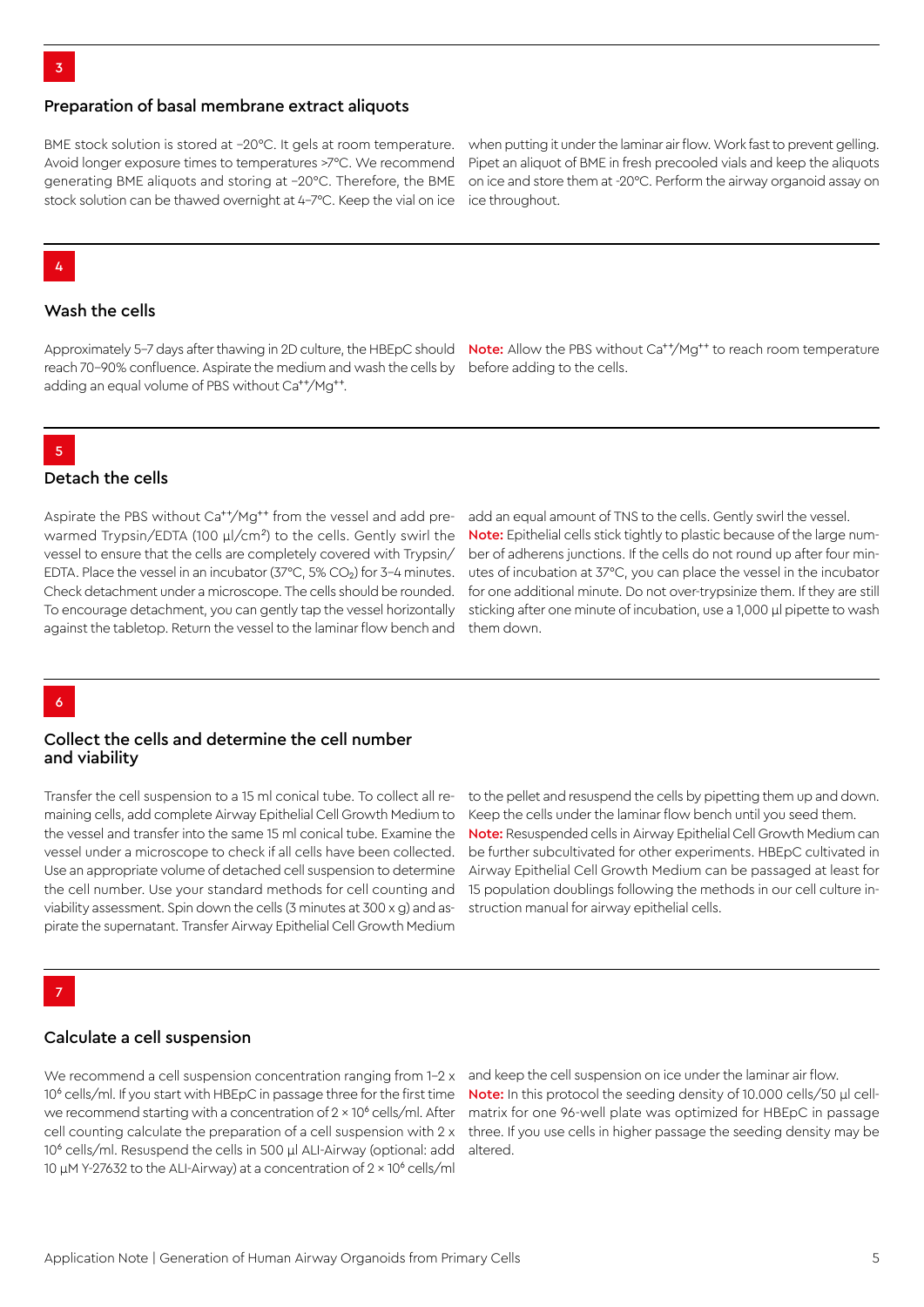#### Prepare the matrix and embed cells in the 90% BME gel

Take an aliquot of the matrix from -20°C and thaw it on ice. Keep on ice throughout. Multiwell plates should be preheated at 37°C in an incubator for at least two hours before use to increase the speed of matrix gelling. If you use a 96-well plate, take 500 µl of your prepared cell suspension (e.g.,  $2 \times 10^6$  cells/ml) and carefully dilute it with 4,500  $\mu$ l of matrix on ice to reveal a 90% BME-cell solution. Mix gently and add 50 µl of the cell-matrix mix to each well in the preheated plate which will result in 10,000 cells/well. We strongly recommend the use of U-bottom suspension plates otherwise cells may adhere and proliferate on the plastic bottom. Avoid air bubbles when pipetting the cell-matrix mix to the wells and work fast <60 seconds. Afterwards do not swirl the plate. Put the plate into an incubator (37°C, 5% CO<sub>2</sub>) to solidify the cell-matrix mix for 30 minutes. Do not move the plate during that time. After 30 minutes check the gelled cell-matrix under a microscope. Cells should be spread through the whole well. Put the plate back under the laminar air flow and add ~200 µl of ALI-Airway (optional incl. 10 µM Y-27632) to it. The high volume of the medium should cover ~90% of the well. Place the plate into an incubator (37°C, 5% CO<sub>2</sub>) and let the cells grow. Note I: If you wish to use less wells in the 96-well suspension plate, mix

5 µl of your cell suspension (e.g., 2 × 10<sup>6</sup> cells/ml) with 45 µl of BME and pipet the whole 50 µl to one well of the preheated plate to get 10,000 cells per well.

Note II: If you wish to use a 24-well format, you can use 24-well suspension plates (see Table 2 for recommended plastic). It is important to preheat the 24-well plate in a 37°C incubator at least two hours to enhance a fast-gelling process when pipetting the 50 µl domes in the well. If the plate is not preheated, the domes will not form a proper 3D "drop-like" architecture and melt. Use a 1,000 µl pipette for pipetting each 50 µl cell-matrix mix. Pipet the 50 µl cell-matrix mix in the center of one well by holding the pipet vertically. Do not touch the prewarmed plastic bottom of the well with the pipet tip to avoid gelling in the tip. Gently dispense the cell-matrix mix and avoid air bubbles. After pipetting one dome per well quickly incubate the plate for 30 minutes at 37°C in an incubator. Do not move the plate. After that time check for proper gelling. Afterwards add 500 µl of ALI-Airway (optional: incl. 10  $\mu$ M Y-27632) to each well and incubate at 37°C and 5% CO<sub>2</sub> in a humidified incubator.

# Airway Organoid Culture System Protocol Part C

Differentiation and cultivation of airway organoids

This section describes the culture and differentiation of HBEpC in 3D culture.

## I. Materials

- Air-Liquid Interface Medium (ALI-Airway) (C-21080)
- Gentamicin-sulfate solution with a final concentration of 50  $\mu$ g/ml in the medium
- Optional: Y-27632 stock solution (e.g., FUJIFILM Wako Chemicals, #030-24021)

## II. Protocol

### 1

#### Change medium and let the cells differentiate

temperature. If using a 96-well plate format, change the medium every day. Carefully aspirate ~180 µl of the medium. Be careful not to touch the cell-matrix mix with the pipet tip. Gently dispense ~180 ul of ALI-

Bring the ALI-Airway medium (optional: incl. 10 µM Y-27632) to room structures are formed during the first three days (see Figure 3). If you added the optional 10 µM Y-27632 to the ALI-Airway, you can switch to ALI-Airway 5-7 days after seeding.

Airway medium (optional: incl. 10 µM Y-27632) to each well. Spheroid aspiration can lead to loss of samples. Be careful during medium Note: Do not remove the medium by vacuum pump because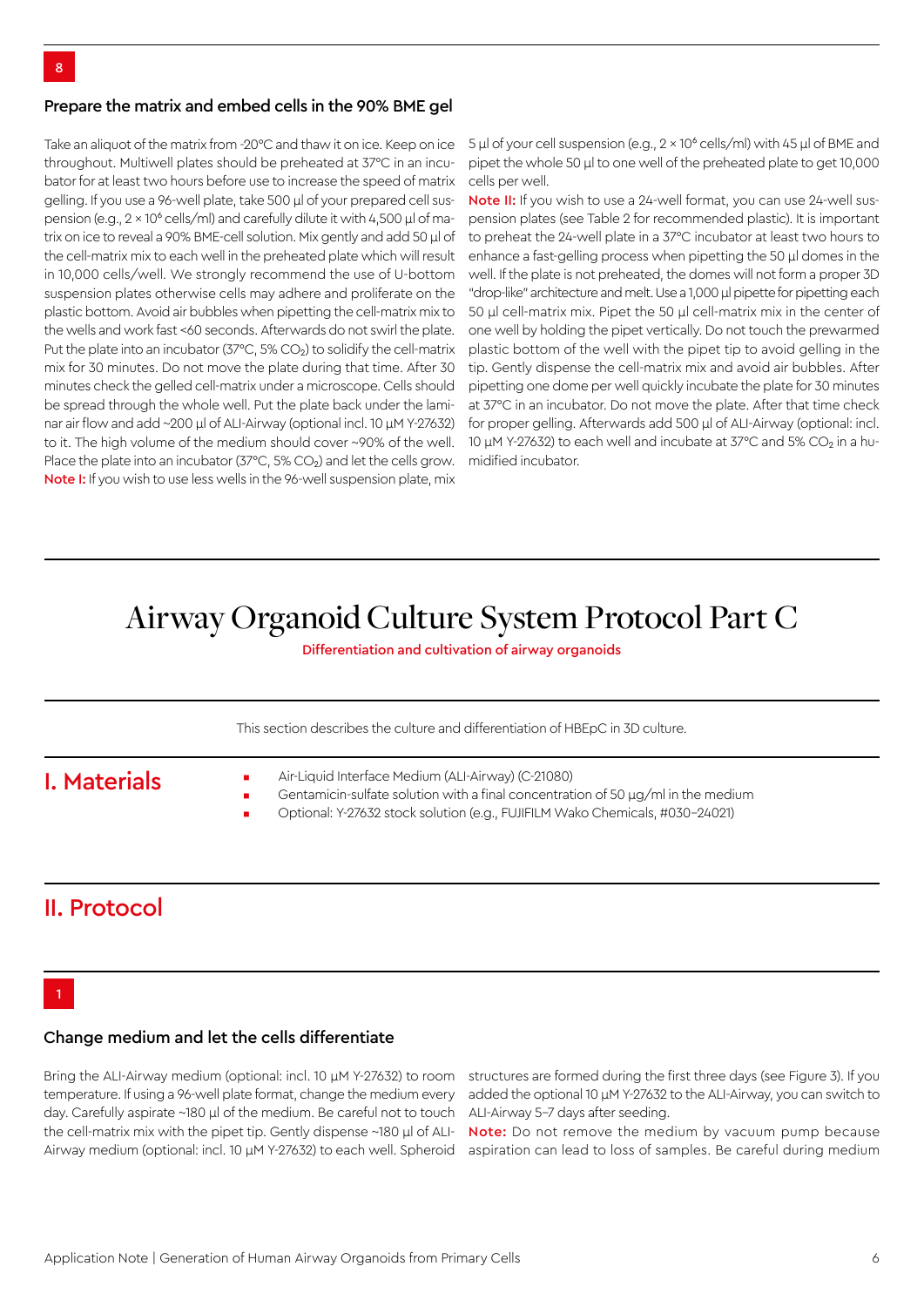changes as the cell-matrix mix is very soft and can easily get aspirated by a 1,000 µl pipet tip. If you are not sure about the two phases of cellmatrix mix and culture medium on top, aspirate less medium. Due to daily medium changes of a 96-well plate format, the volume of fresh medium is less crucial. To cover the weekend, change the medium on Friday afternoon and on Monday morning. It is important to change the medium every day because of high metabolism of the cells.

If you use a 24-well plate format, a medium change every 2-3 days is required (e.g., Monday, Wednesday, Friday). Carefully remove the medium using a 1,000 µl pipette and add 500-750 µl ALI-Airway. A 5-7 day optional incubation with 10 µM Y-27632 can increase colony forming efficiency. After the incubation, switch to ALI-Airway and change the medium every 2-3 days using 750 µl medium.



*Figure 3: Three days after embedding HBEpC in BME and culture in ALI-Airway medium spheroid formation can be observed. HBEpC were mixed with 90% BME and 10.000 cells/well were seeded in a 96-well U-bottom suspension plate. Medium changes with airway organoid seeding medium were performed daily. Note the consistent distribution of spheroids through the matrix, observed using analysis of different plains by microscopy. Scale bar = 200 µm*

2

#### Differentiation can be observed after two weeks of organoid culture

After approximately two weeks of organoid culture ciliated cells become visible, which is a sign of differentiation. Ciliated cells can be located at the outside of the polarized epithelial cell lining (apical-out) or located at the inner side of the lumen of the organoids. After more time, a central lumen will become visible which can be analyzed by confocal microscopy. Organoids with apical-out located ciliated cells tend to rotate in the matrix because of powerful synchronously beating cilia. Differentiation is completed after four weeks of 3D culture.



*Figure 4: Differentiation of HBEpC after 16 days of 3D culture in ALI-Airway. Bright-field microscopy shows the polarized epithelial cell lining of the organoids and the inner central lumen. Arrows indicate differentiated, outside oriented ciliated cells. Scale bar = 20 µm. A movie of the cilia beating is available on our website www.promocell.com.* 



*Figure 5: Airway organoids with self-renewal potential can be used for longterm culture. HBEpC were seeded with 10.000 cells/well in airway organoid seeding medium containing 10 µM Y-27632 in 90% BME. Organoids were cultured for over 38 days in ALI-Airway. Note the visible central lumen of the polarized organoids. Scale bar = 200 µm*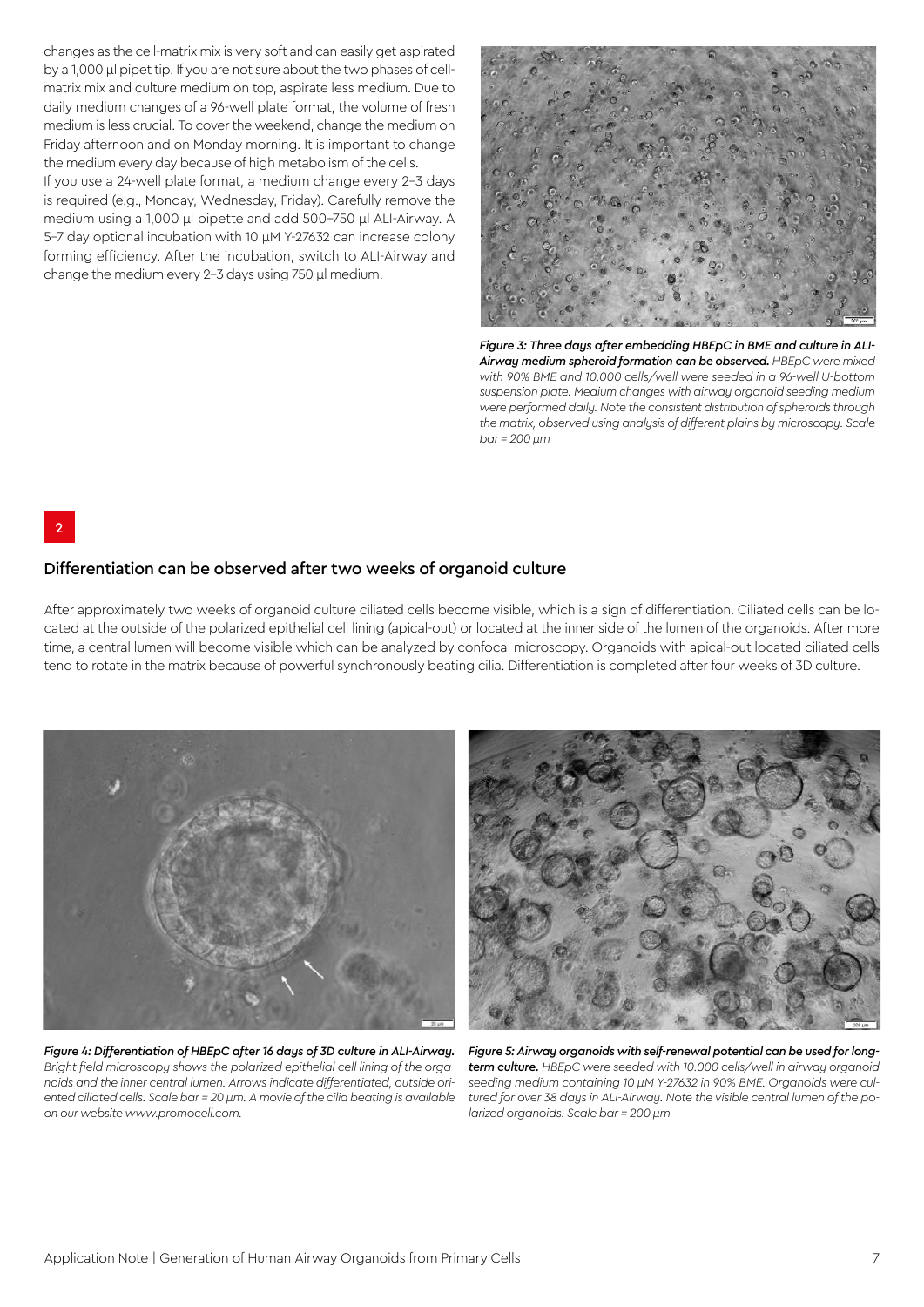## **Material**

| Product                                                                           | <b>Size</b>                 | <b>Catalog Number</b> |
|-----------------------------------------------------------------------------------|-----------------------------|-----------------------|
| ALI pre-screened Human Bronchial Epithelial Cells (HBEpC)                         | 500,000 cryopreserved cells | $C-12640$             |
| Airway Epithelial Cell Growth Medium (Ready-to-use)                               | 500 ml                      | C-21060               |
| Airway Epithelial Cell Growth Medium Kit                                          | 500 ml                      | $C-21160$             |
| Air-Liquid Interface Medium (ALI-Airway)                                          | 500 ml                      | $C-21080$             |
| Phosphate Buffered Saline without Ca <sup>++</sup> /Mg <sup>++</sup>              | 500 ml                      | $C-40232$             |
| Trypsin/EDTA (0.04% (w/v) Trypsin/0.03% (w/v) EDTA)                               | $125$ ml                    | $C-41010$             |
| Trypsin Neutralizing Solution (0.05% $(w/v)$ Trypsin Inhibitor, 0.1% $(w/v)$ BSA) | $125$ ml                    | $C - 41110$           |

# Additional products recommended for airway organoid culture

| Product                                                       | <b>Size</b>              | <b>Catalog Number</b> |
|---------------------------------------------------------------|--------------------------|-----------------------|
| 3D Cell Culture Matrix BME Kit (BioVision Inc.)               | 100 assays               | K518-100              |
| Y-27632 (FUJIFILM Wako Chemicals)                             | 1 <sub>mg</sub>          | 030-24021             |
| 96-Well Suspension U-bottom Plate (Cellstar® Greiner Bio-One) | $\overline{\phantom{0}}$ | 650185                |
| 24-well plate Nunclon™ Sphera™ (Thermo Scientific)            | -                        | 174930                |